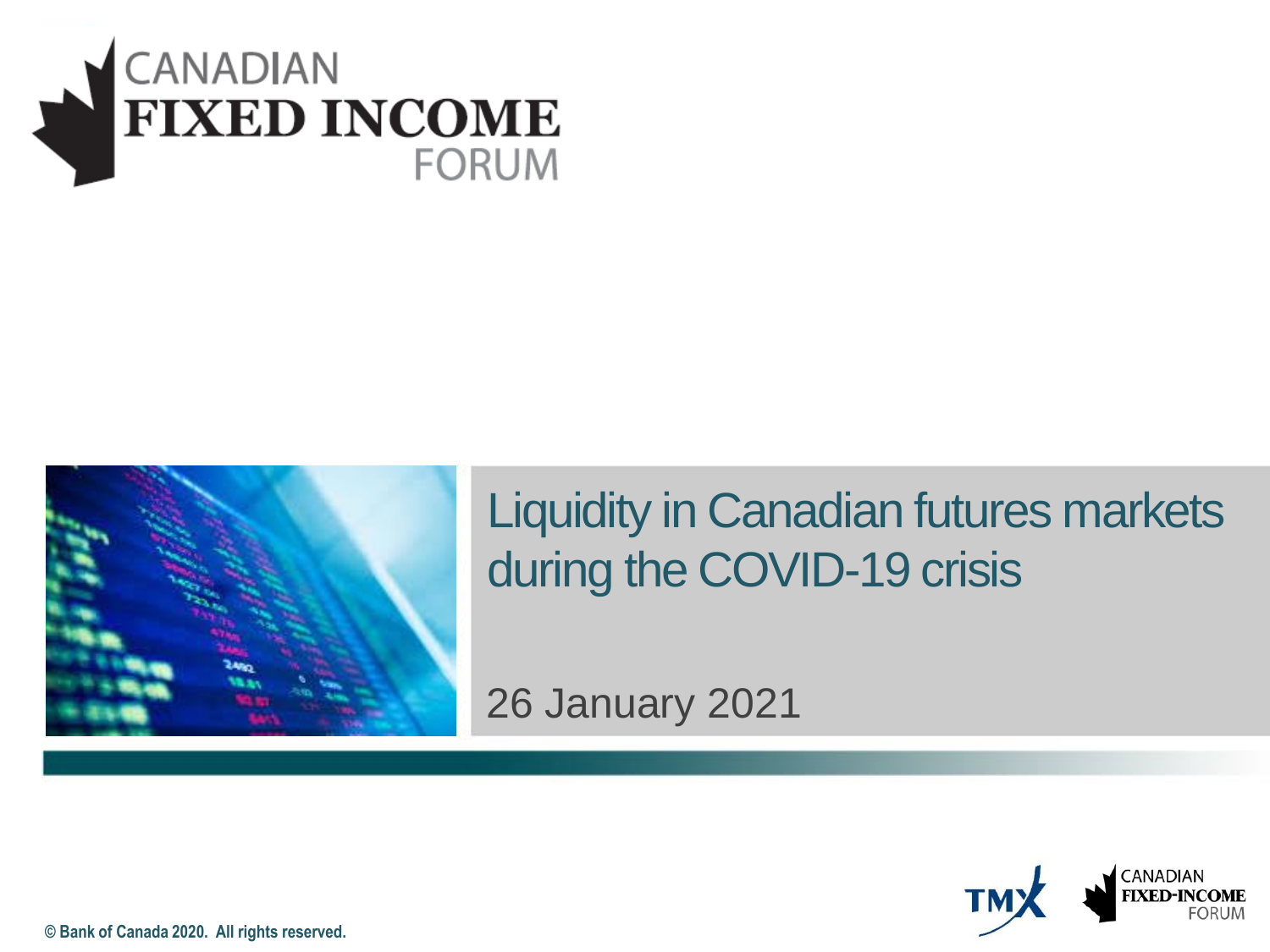#### Do proprietary traders continue to provide liquidity in a crisis?

**Historically, banks** kept orderly fixedincome markets.

• They have a stake in doing so: relationships and contracts.

Listed derivatives became more electronic 2010–2020.

• Other core markets could be headed this way.

This means more "proprietary electronic trading firms" (PTFs)

• Are we OK with their intermediation from a finstab perspective?

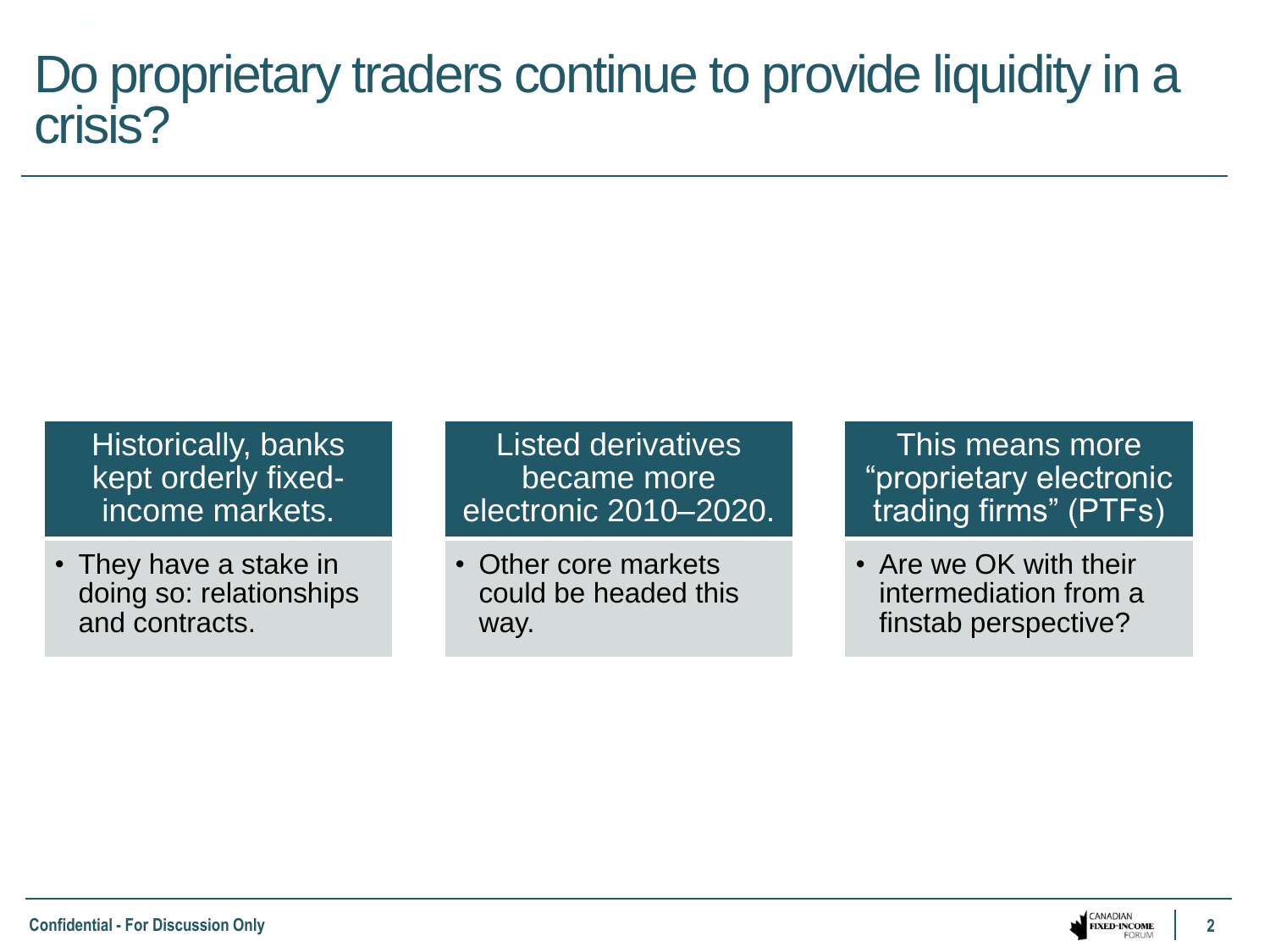#### A case study: The COVID-19 crisis on MX futures



**3**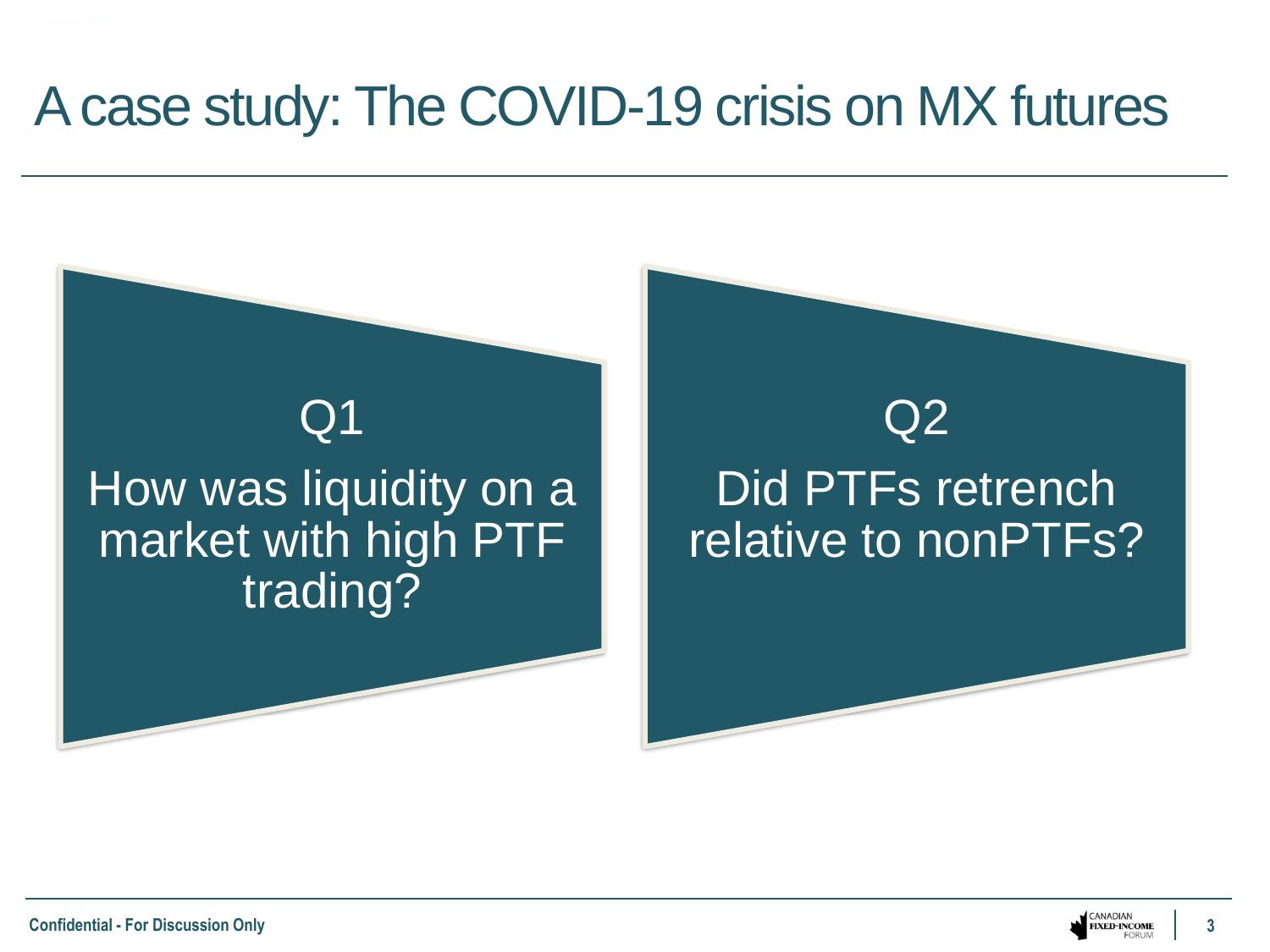# We find positively for PTF intermediation



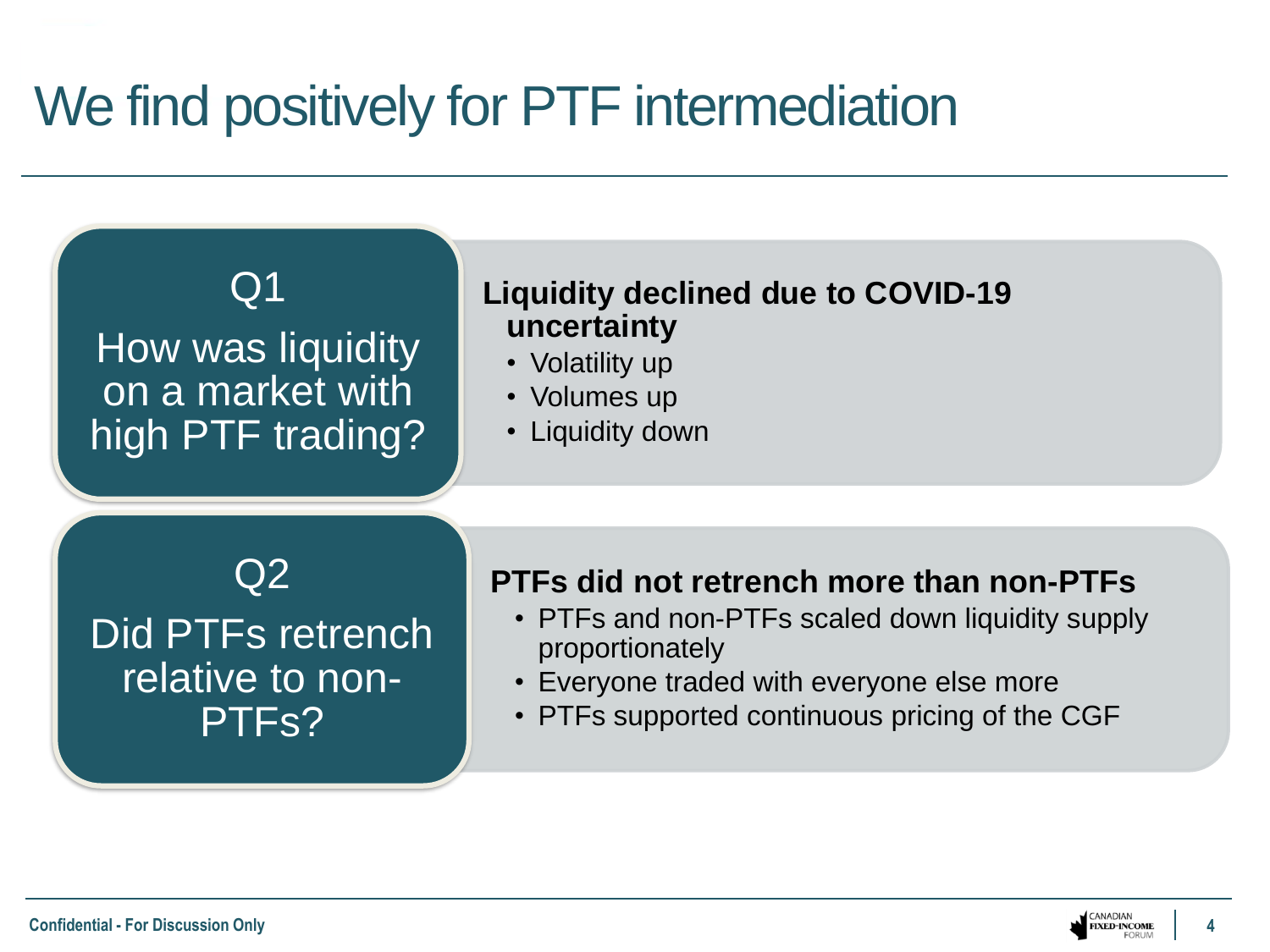# For viewing ease, everything is colour-coded



<sup>1</sup> 'Front three' stands for the three BAX contracts with the nearest expiration dates.

<sup>2</sup> 'Next six' stands for the six BAX contracts with the nearest expiration dates after the front three.

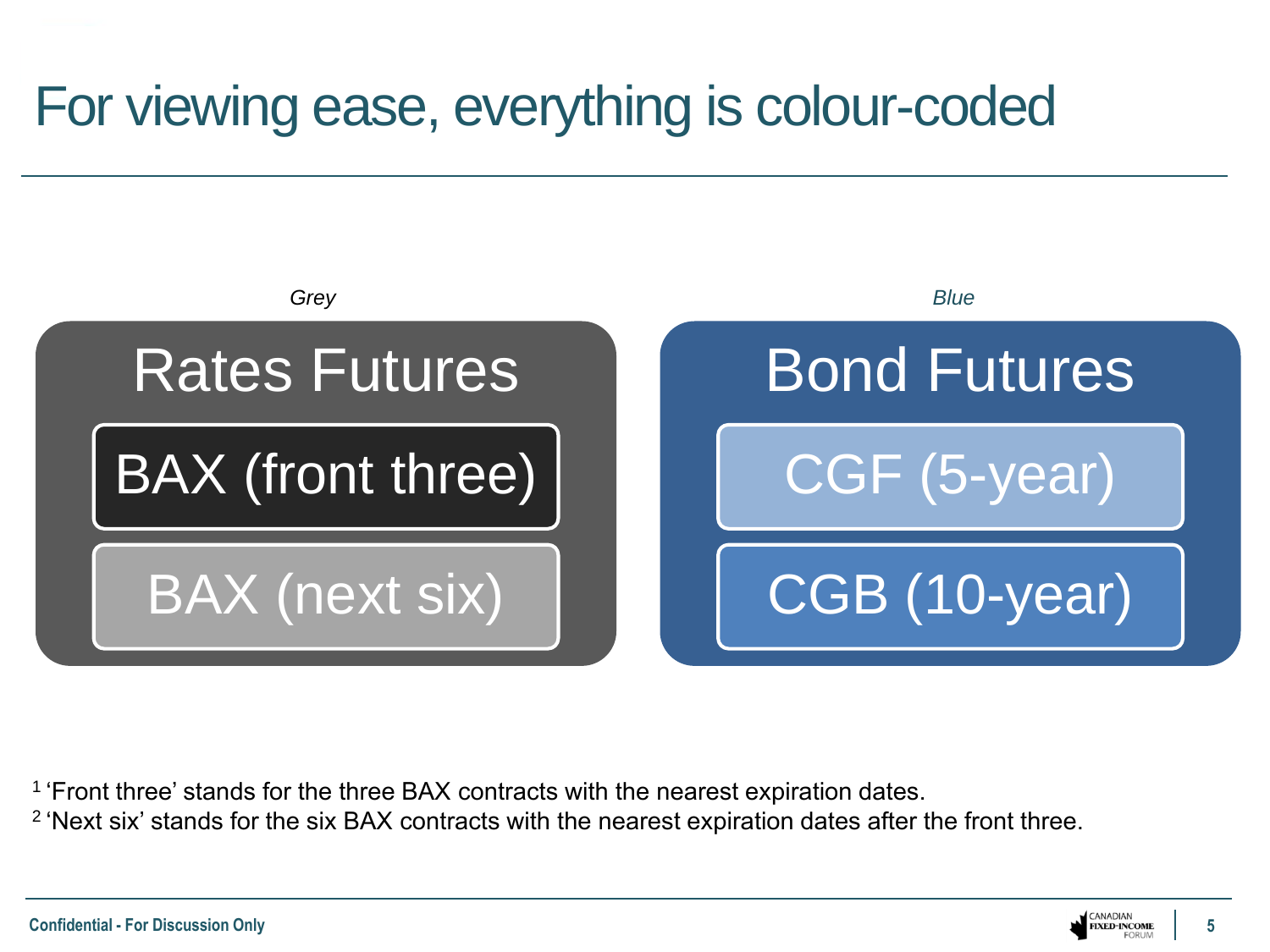

# How was liquidity on a market with high PTF trading?

**6**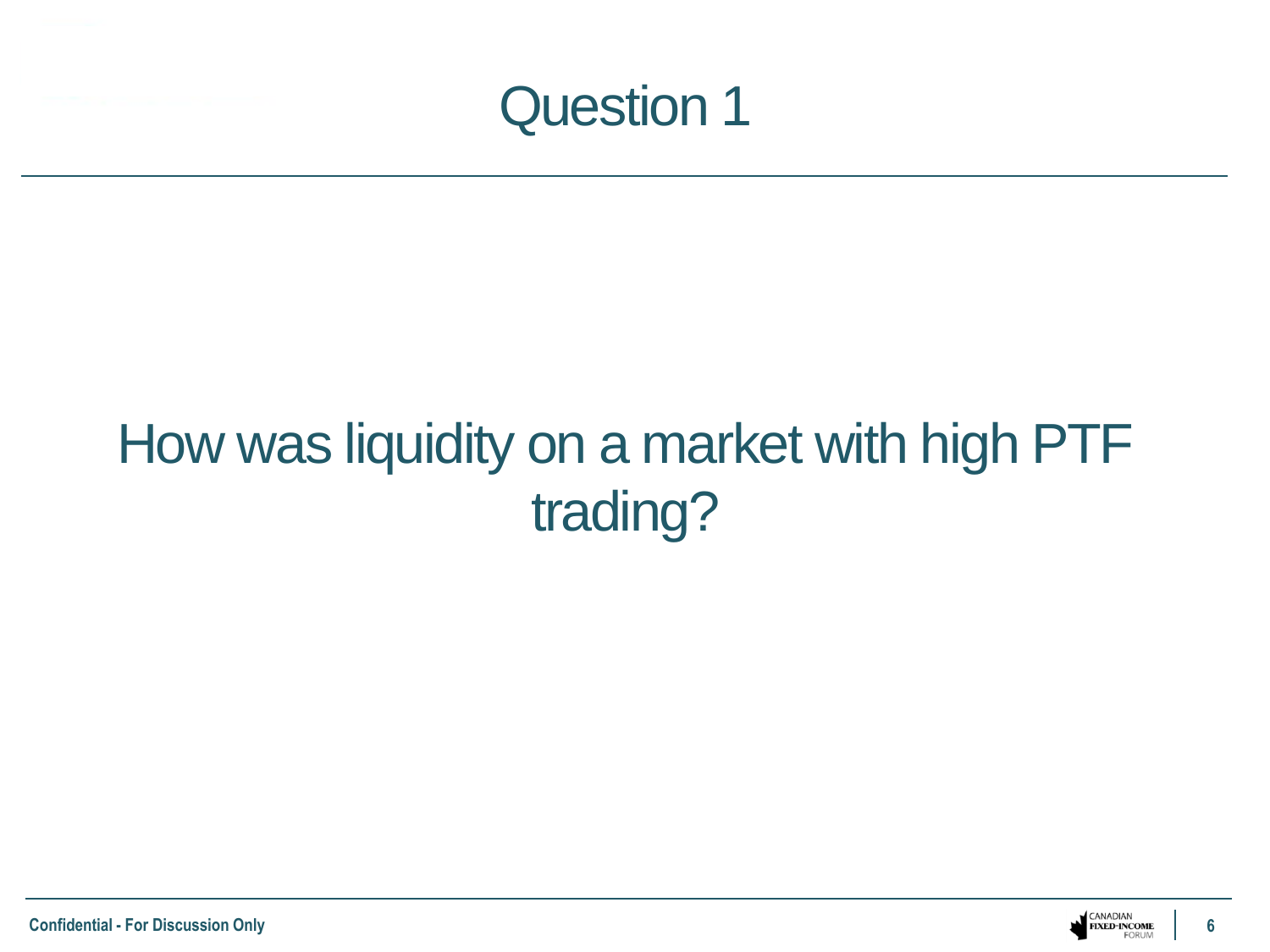#### The pandemic and the policy responses created market-wide uncertainty

Volatility of fixed-income derivatives and the VIS index, Feb-May

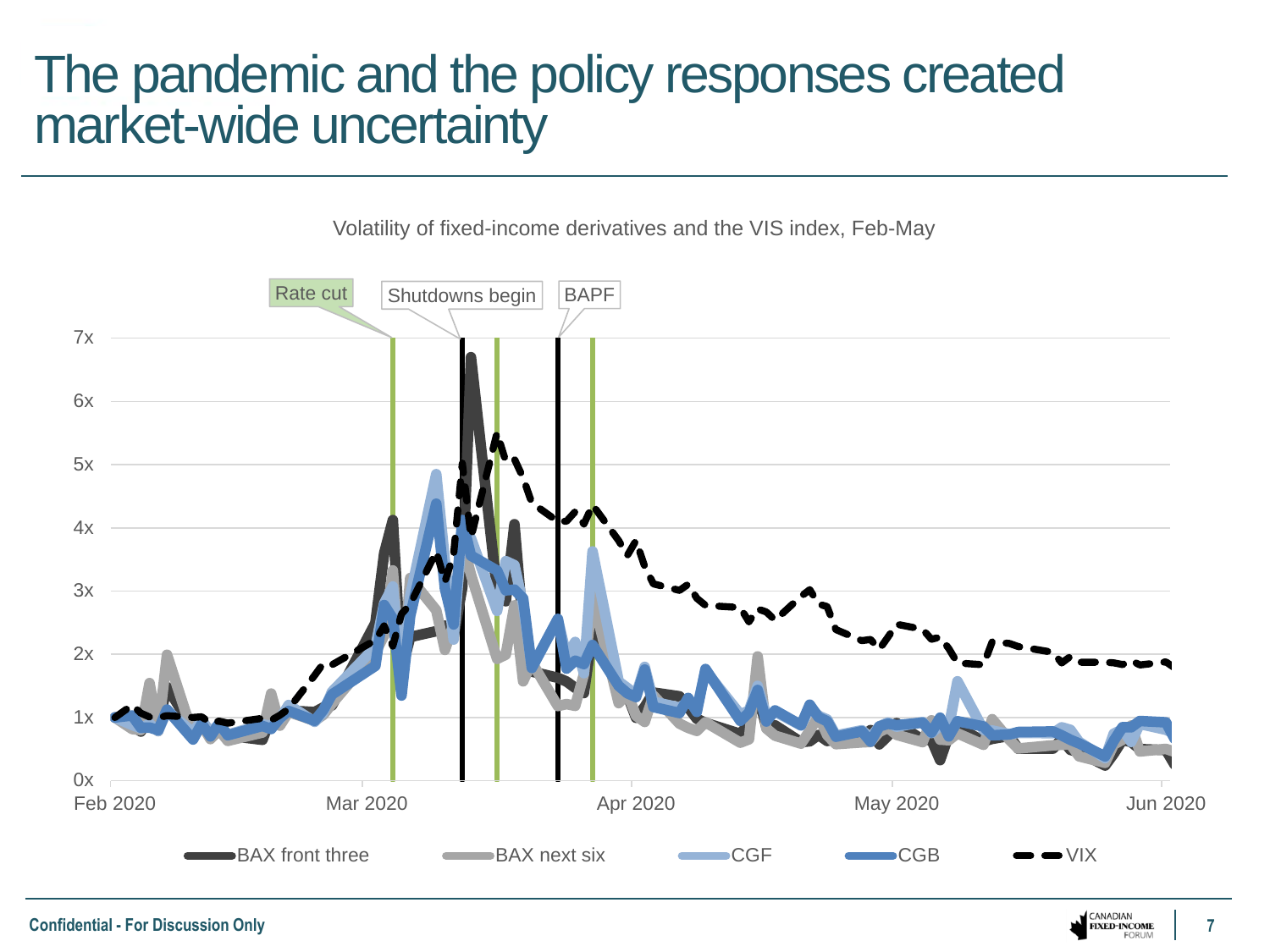# Uncertainty created demand for hedging



**Confidential - For Discussion Only**

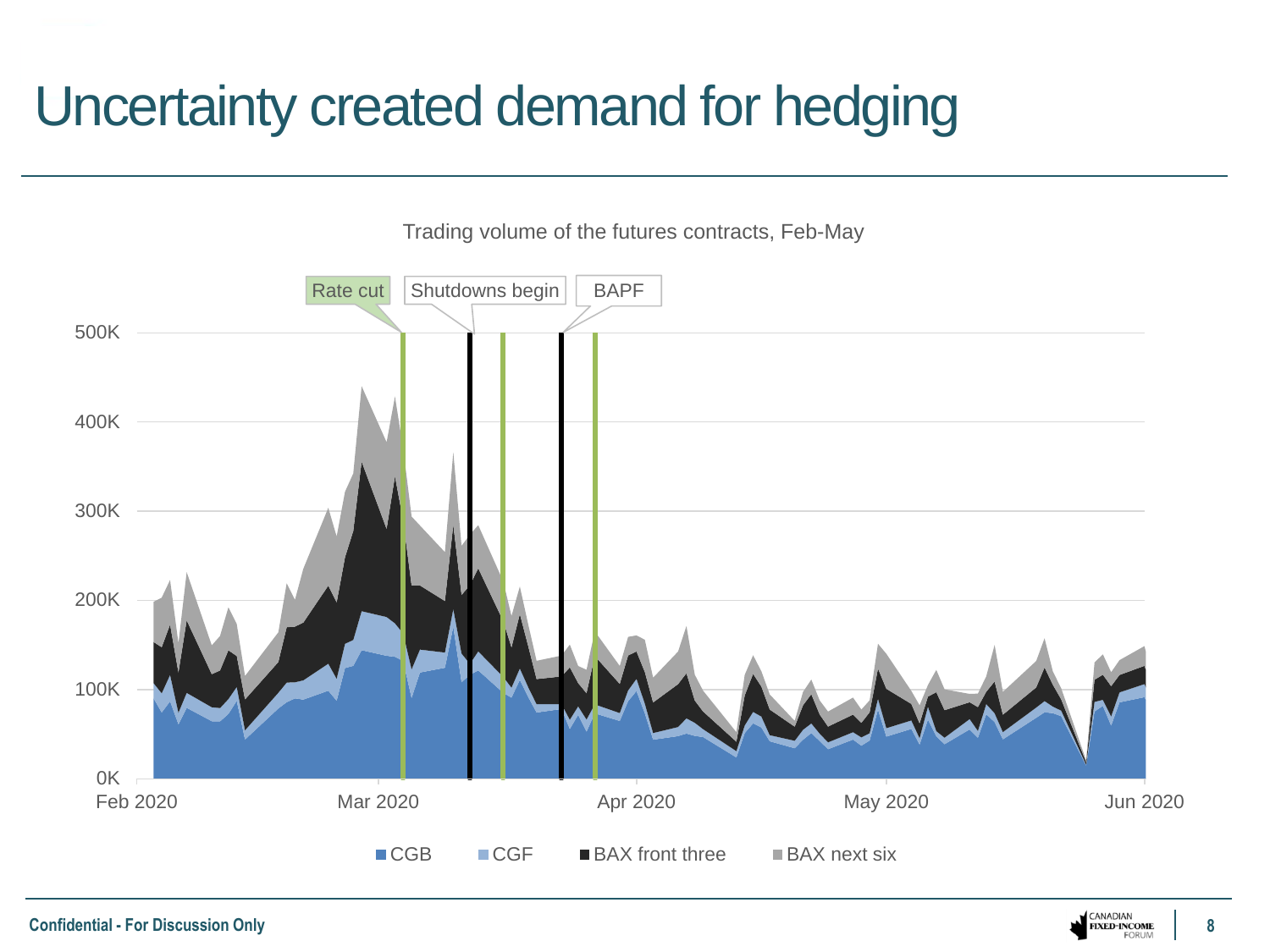#### Transactions costs rose



**9**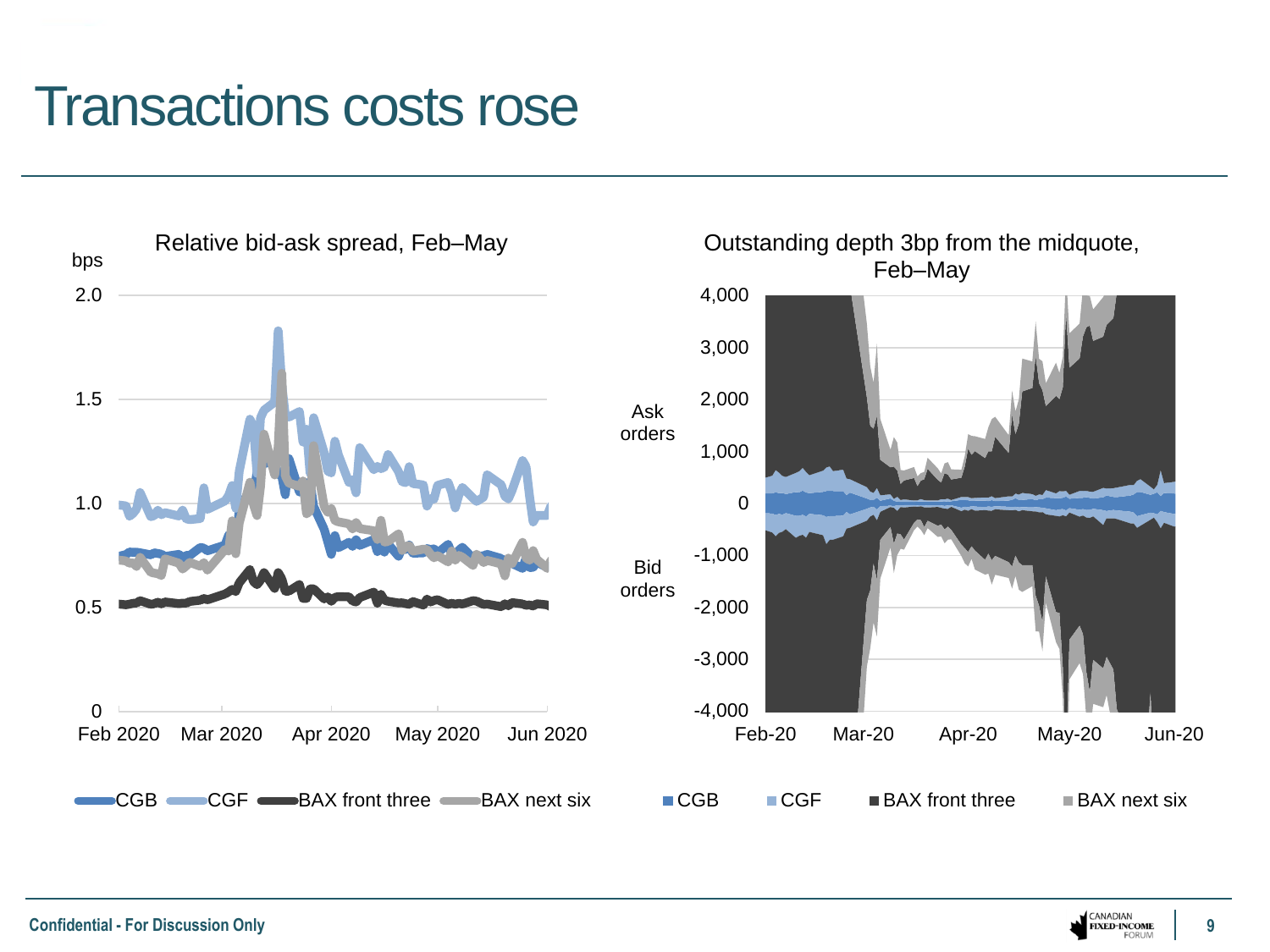

# Did PTFs retrench relative to non-PTFs?

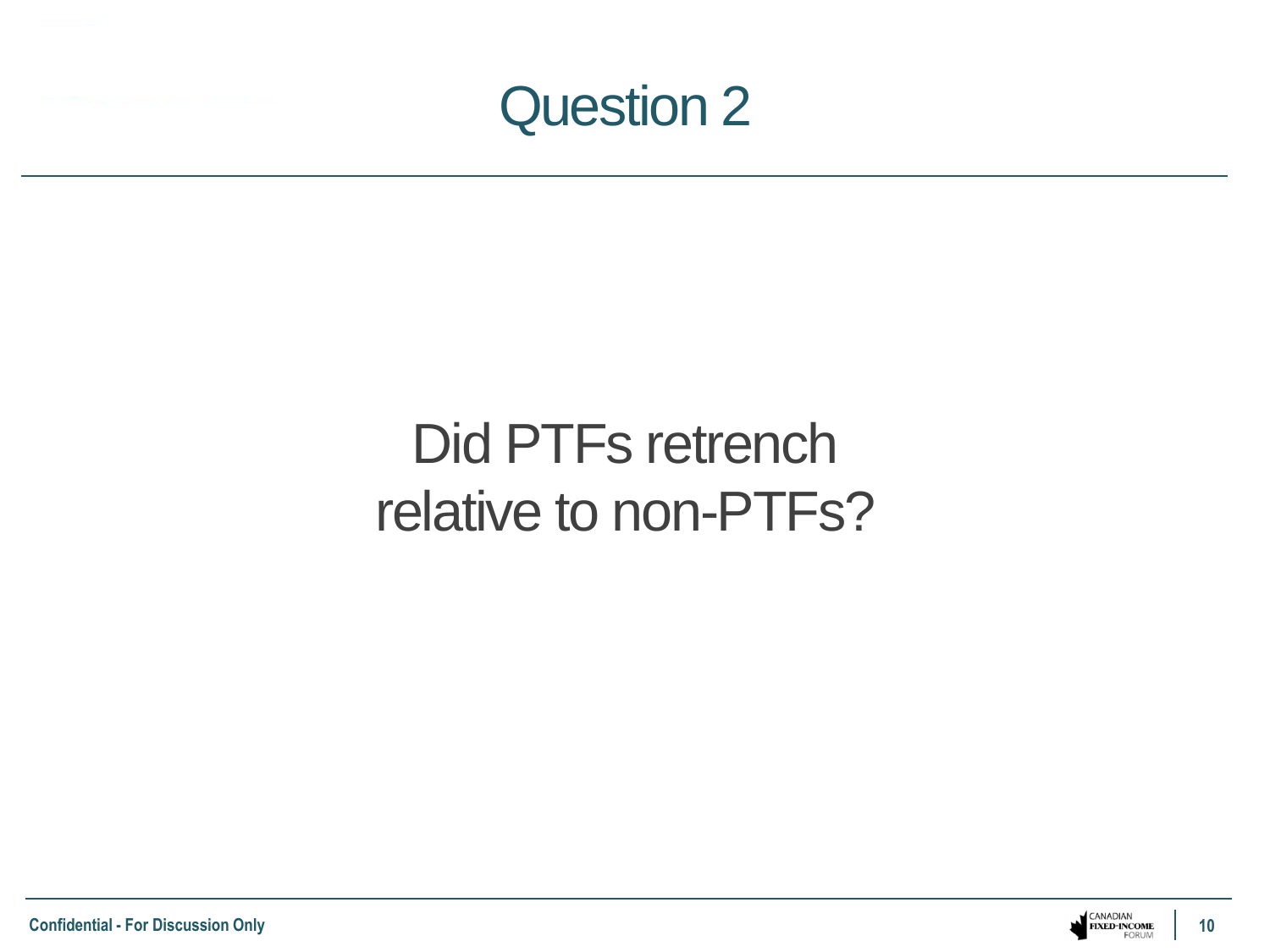### Trading increased within and across types

Trading volume by **counterparty pairing** for the **front three BAX**

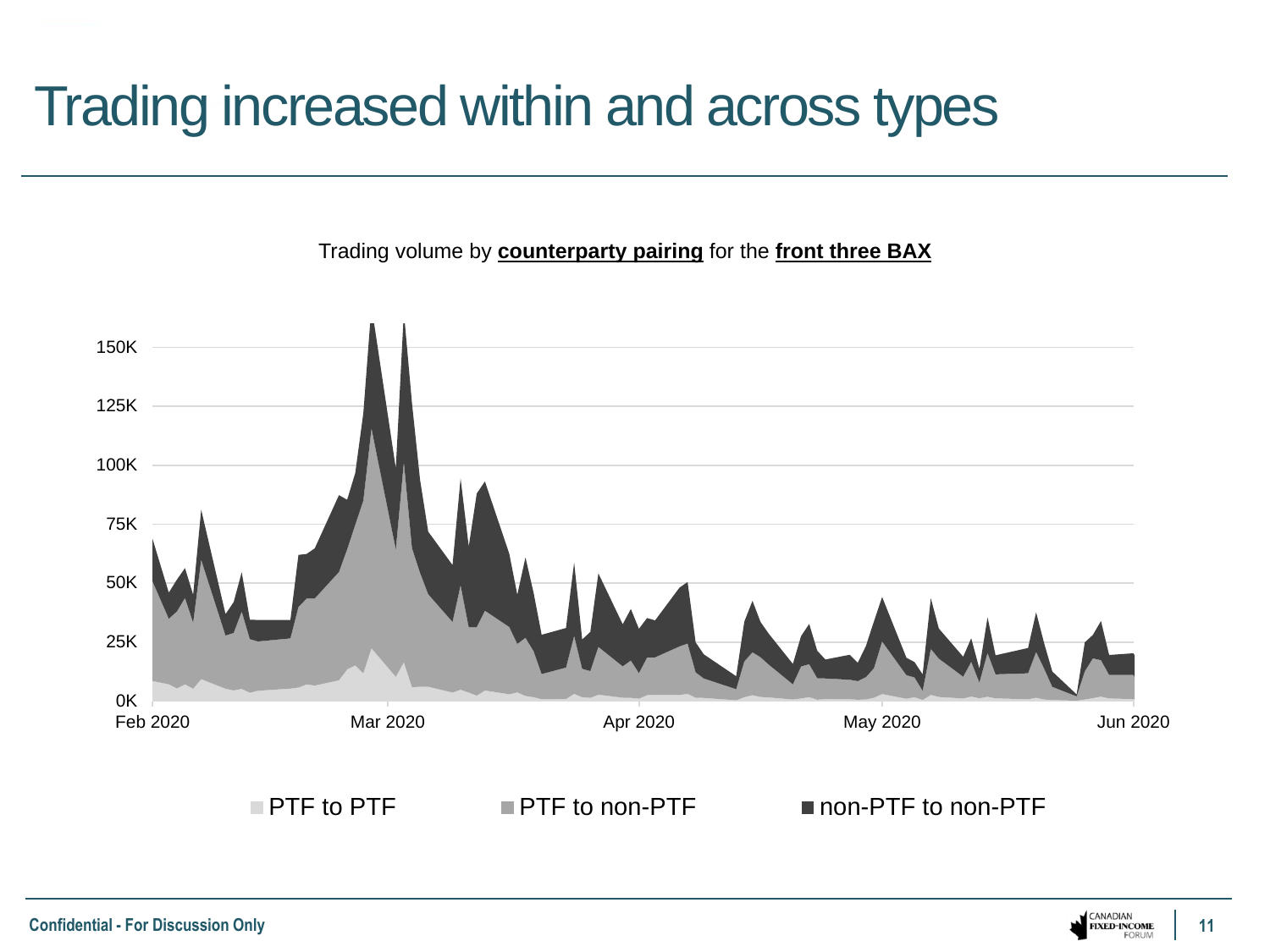# Trading increased within and across types



Trading volume **by counterparty pairing** for the **CGB**, Feb–May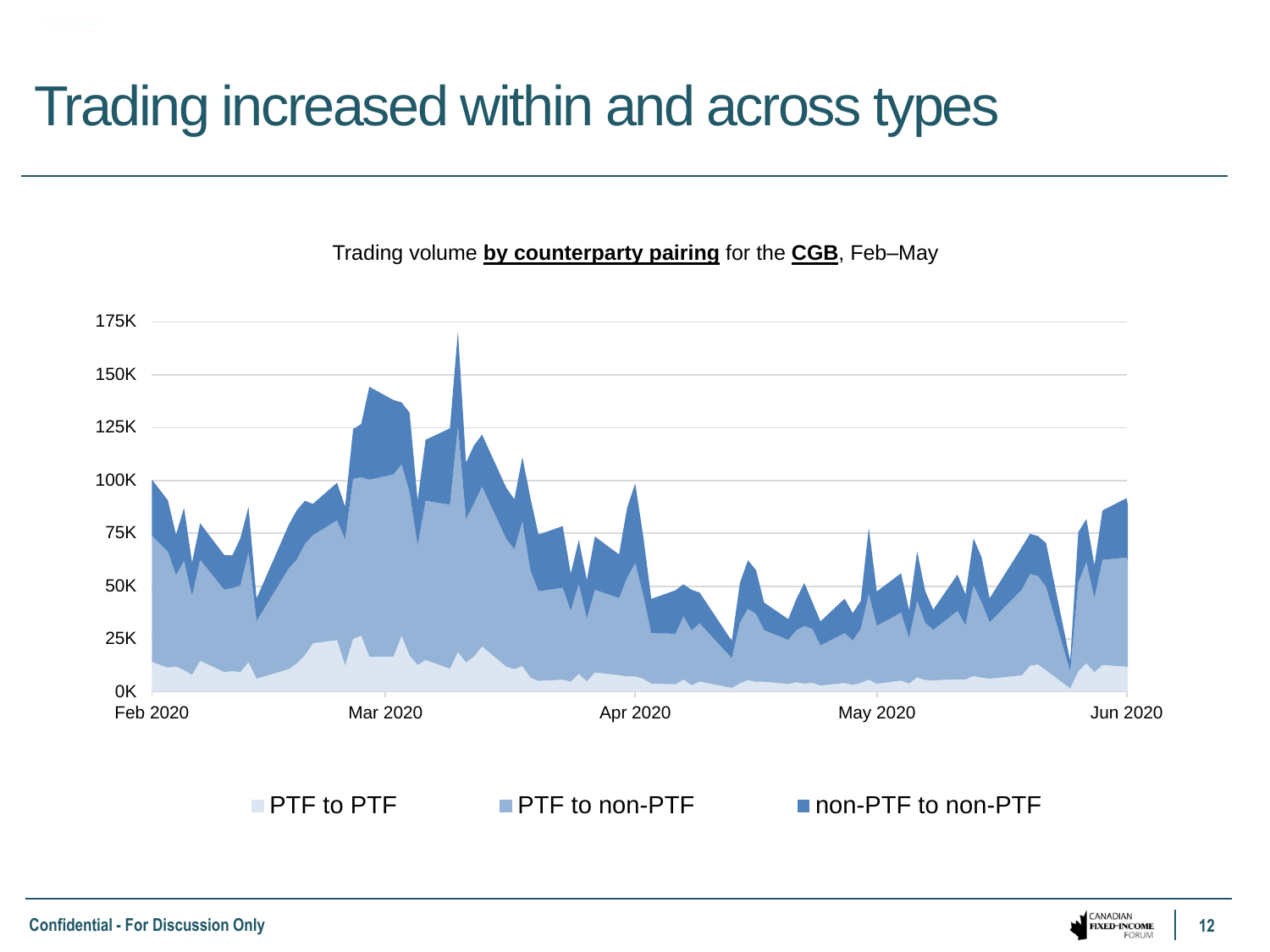### PTF shares were fairly stable

Trading volume **shares** by counterparty pairing for the **CGB**, Feb–May

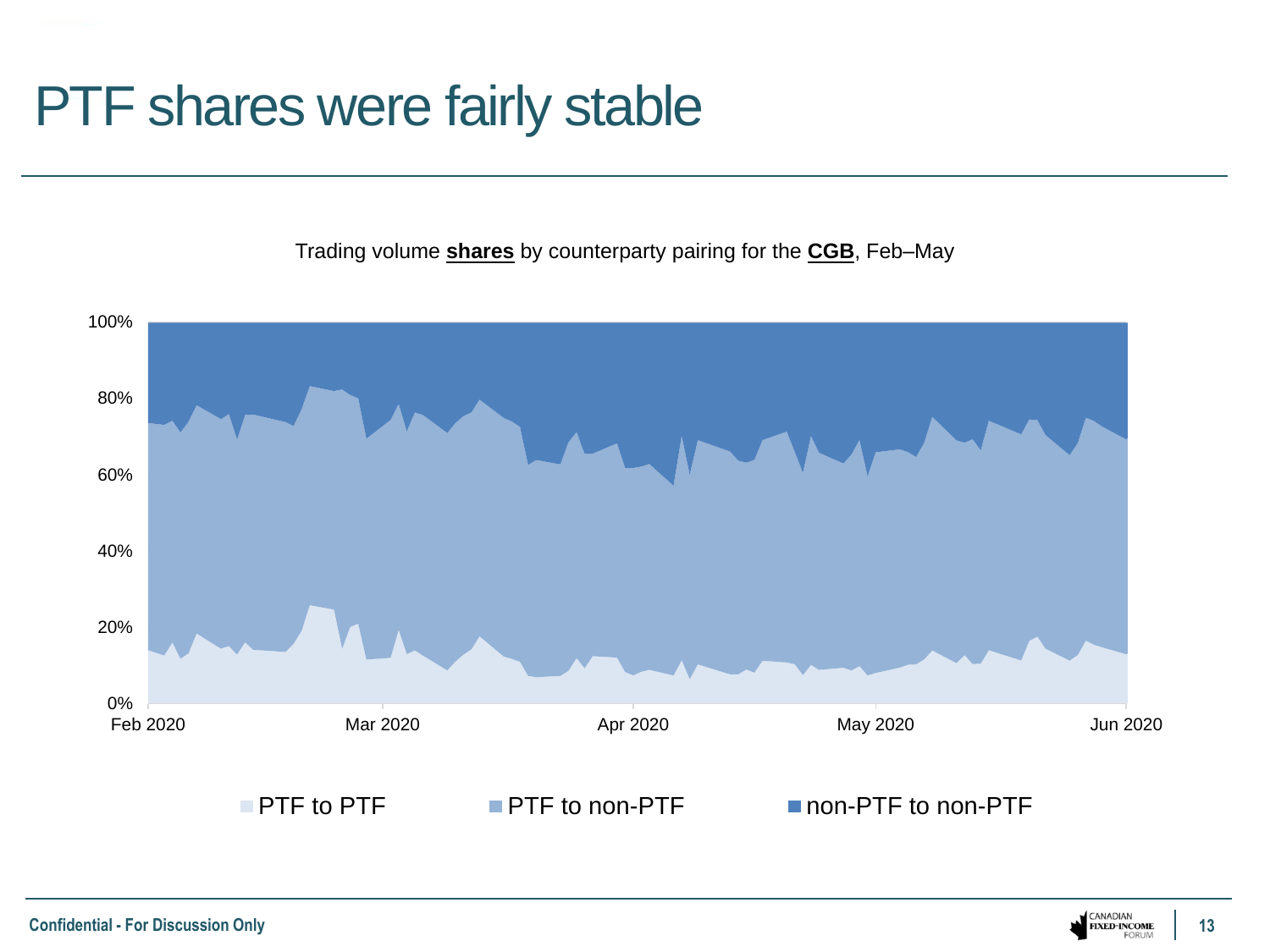#### PTFs offered tighter spreads and essentially all the two-sided depth near the midquote

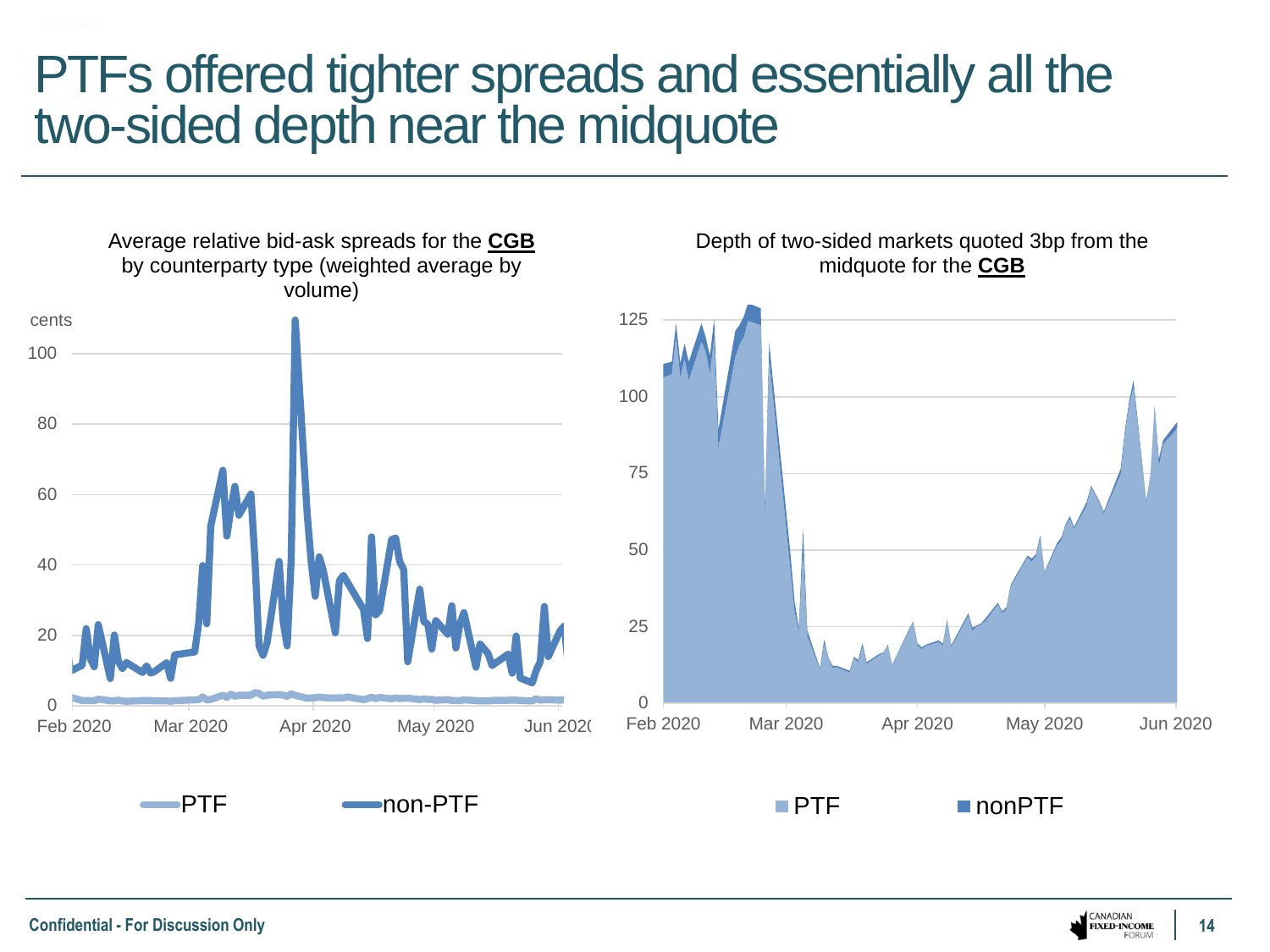# NonPTFs offered some one-sided depth

Depth (not two-sided) quoted 3bp from the midquote **by "liquidity provider" accounts** for the CGB, Feb–May



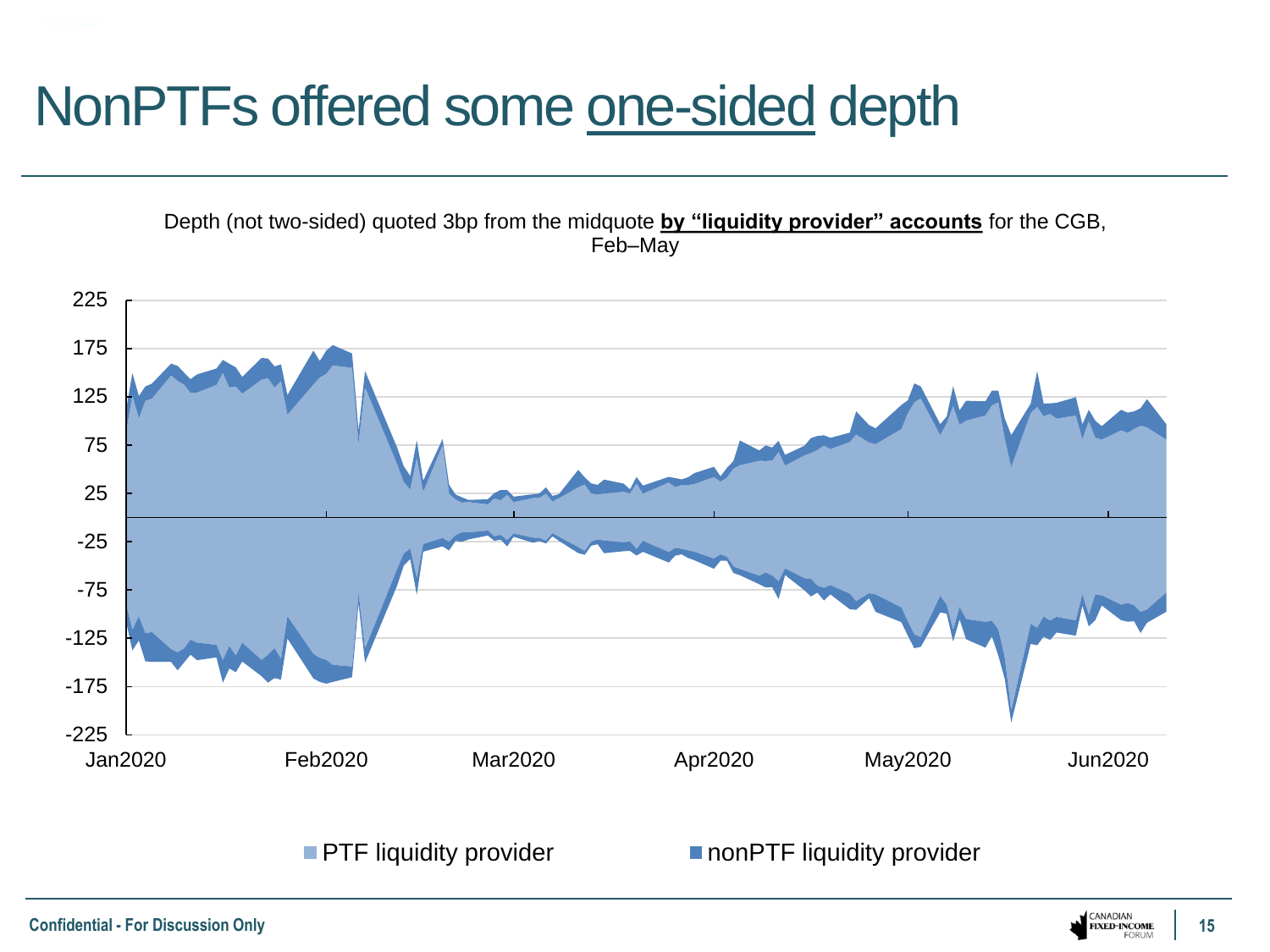# NonPTFs were still passively trading!



Passive buying and selling volume for the **CGB**, Feb–May

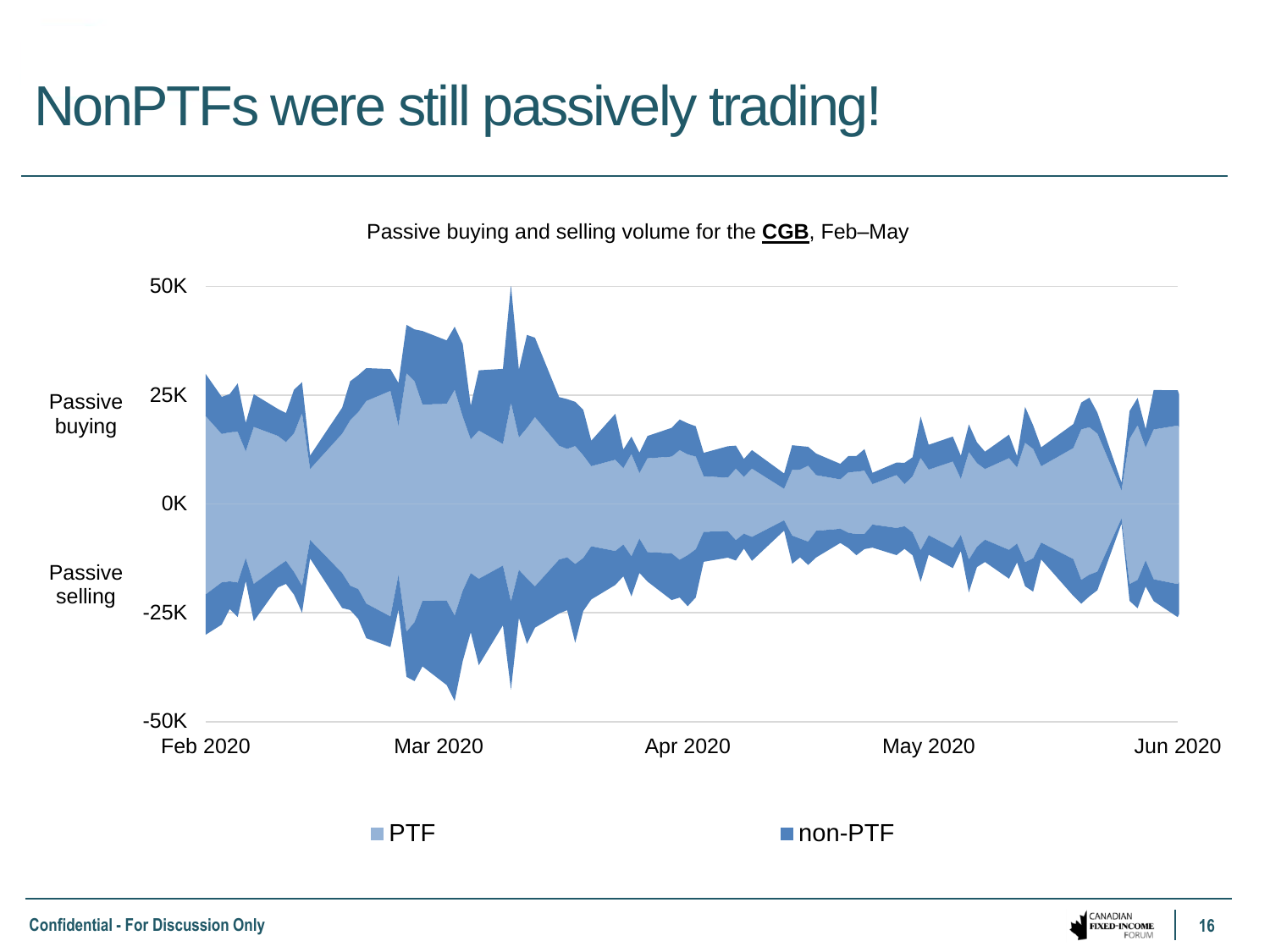# Key takeaways and implications

- ❖ PTFs and non-PTFs were equally "scared."
	- They scaled down proportionately with volatility.
- ❖ Different business models may allow them to serve market in different ways.
- ❖ No reason to think PTFs make markets less stable.
	- May even be good for emerging products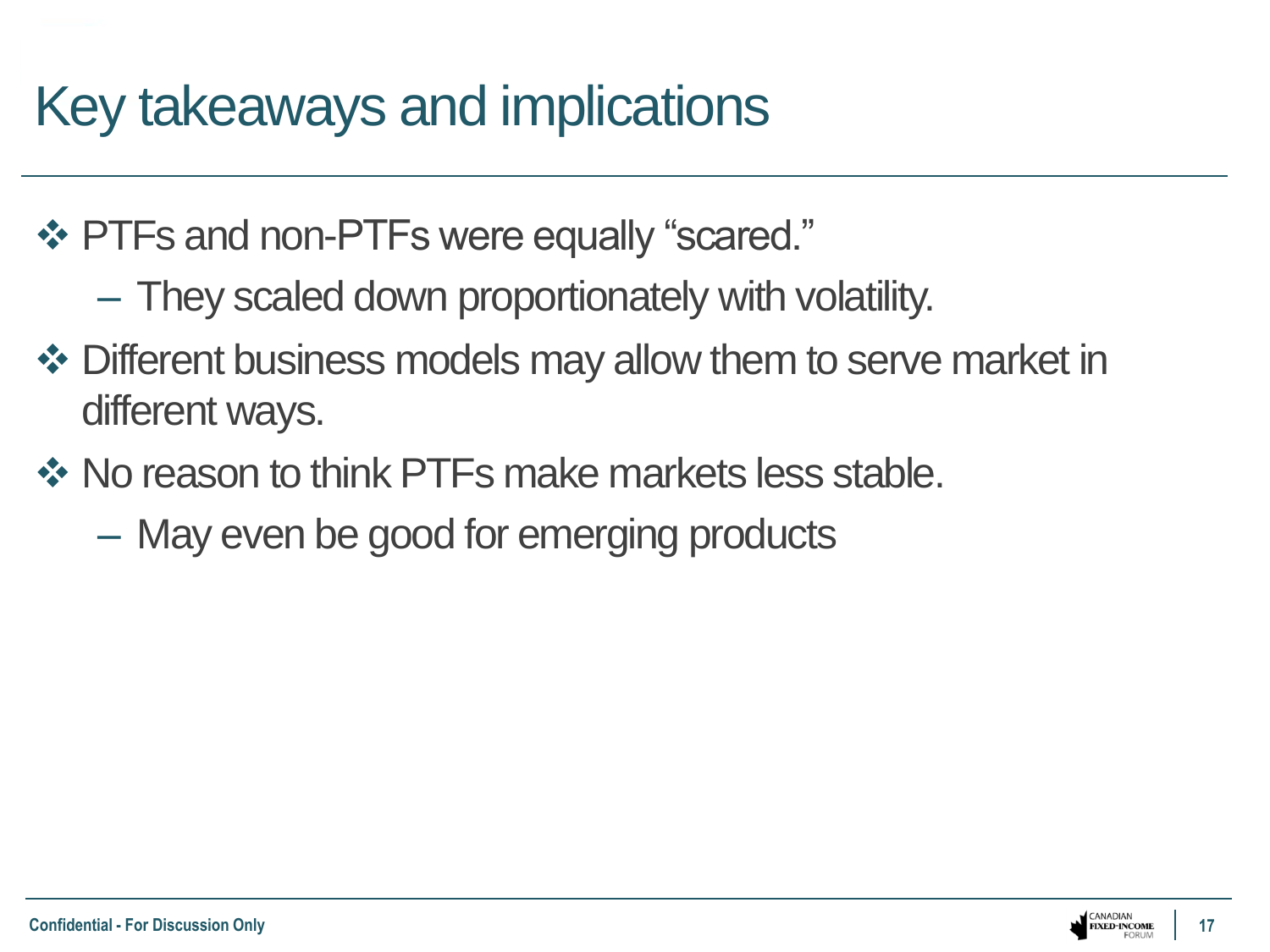

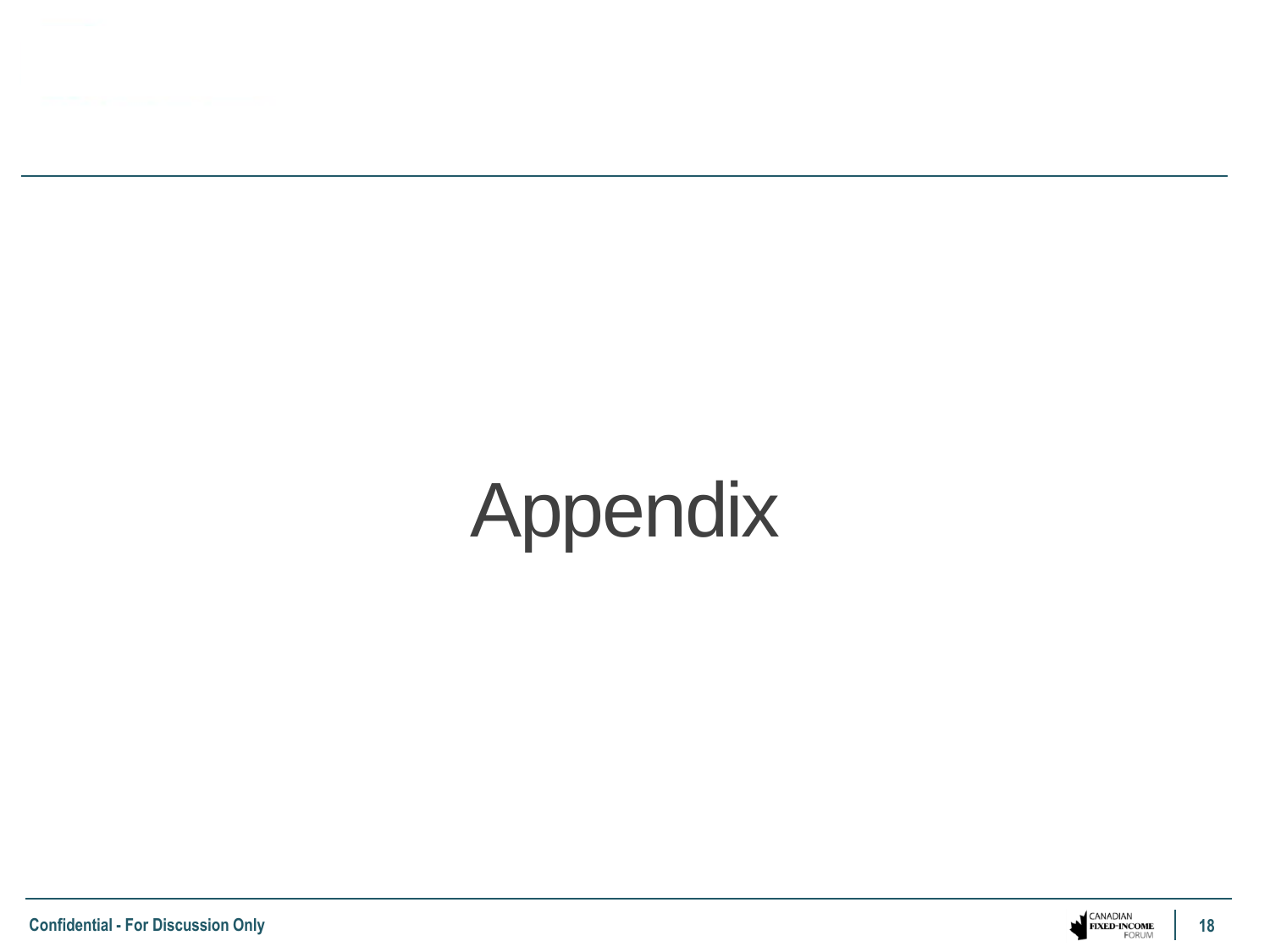## Trading increased within and across types

Trading volume by counterparty pairing for the **CGF**, Feb–May

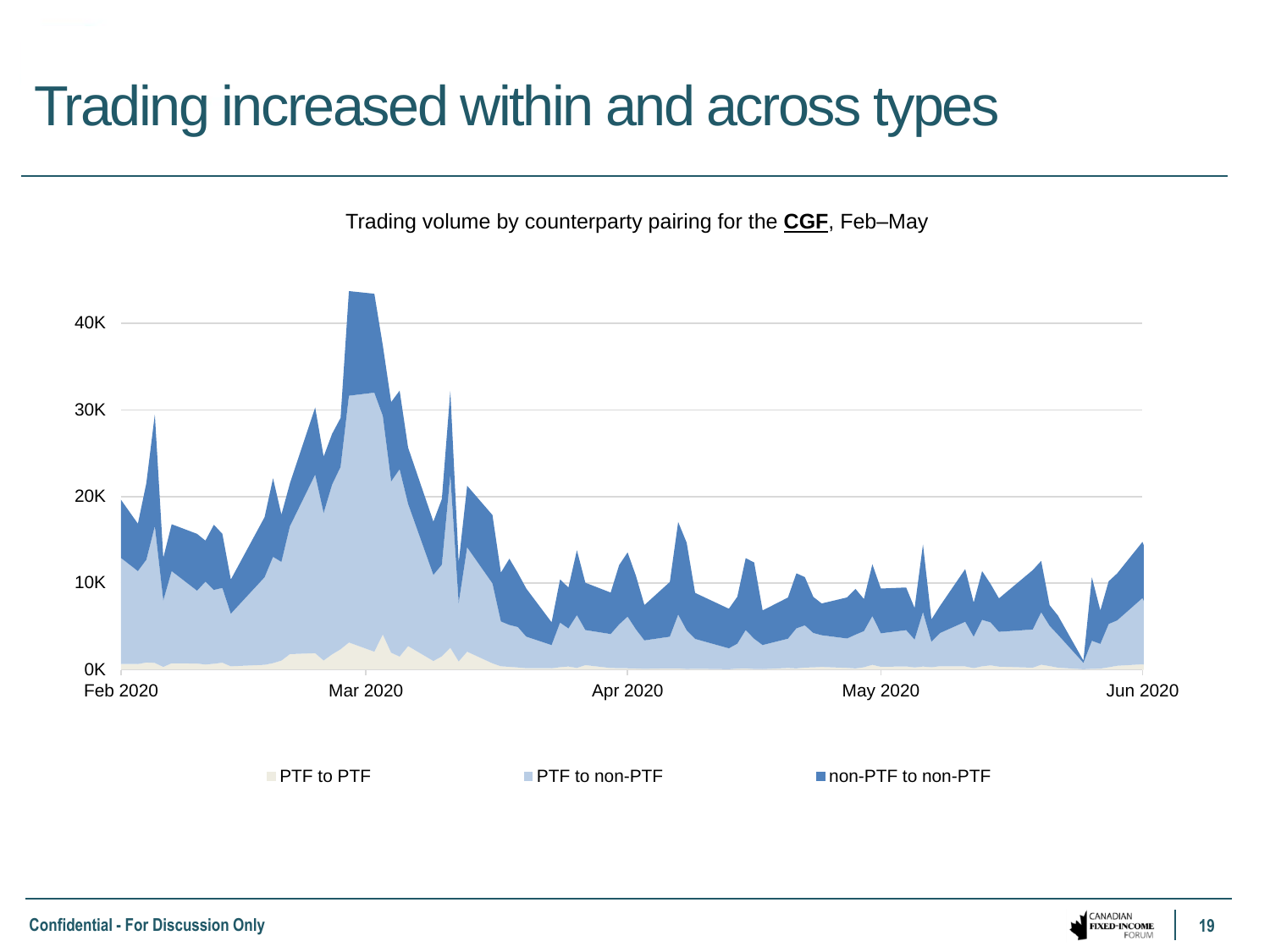#### PTF shares increased then decreased

Trading volume shares by counterparty pairing for the **CGF**, Feb–May

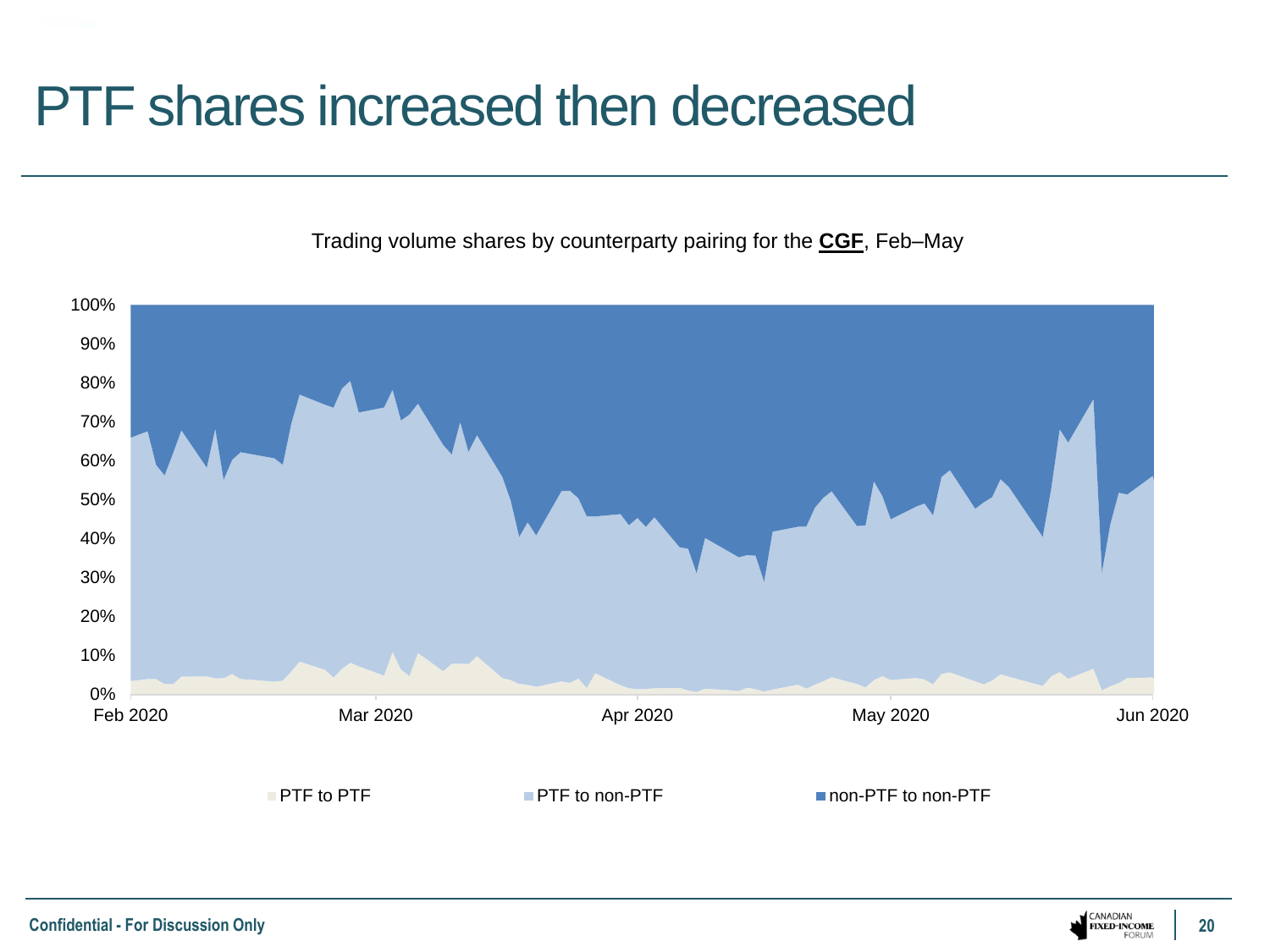#### PTFs offered tighter spreads and essentially all the two-sided depth near the midquote



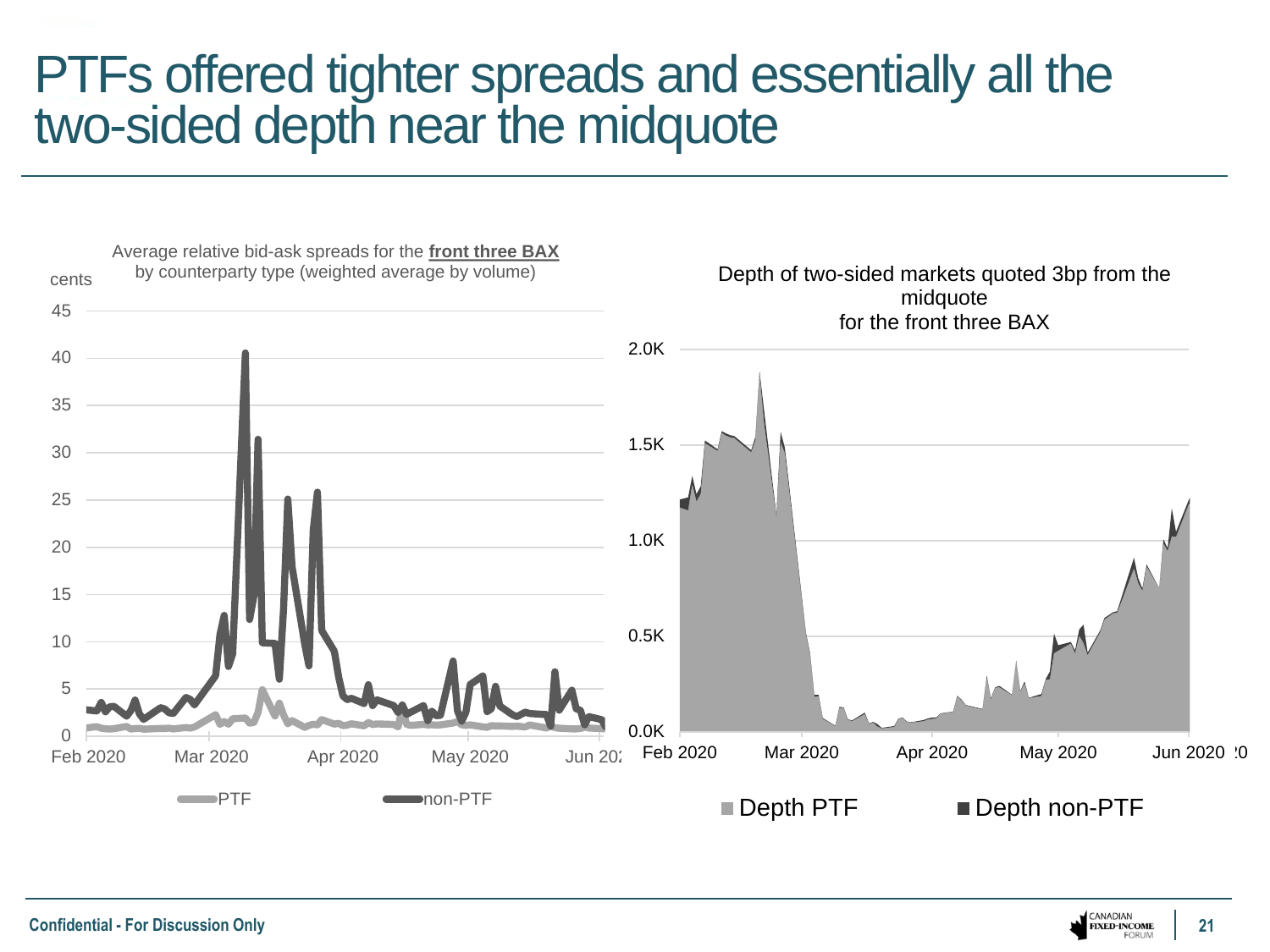# PTF depth may have kept the CGF priced

Depth of two-sided markets quoted 3bp from the midquote for the CGF, Feb - May



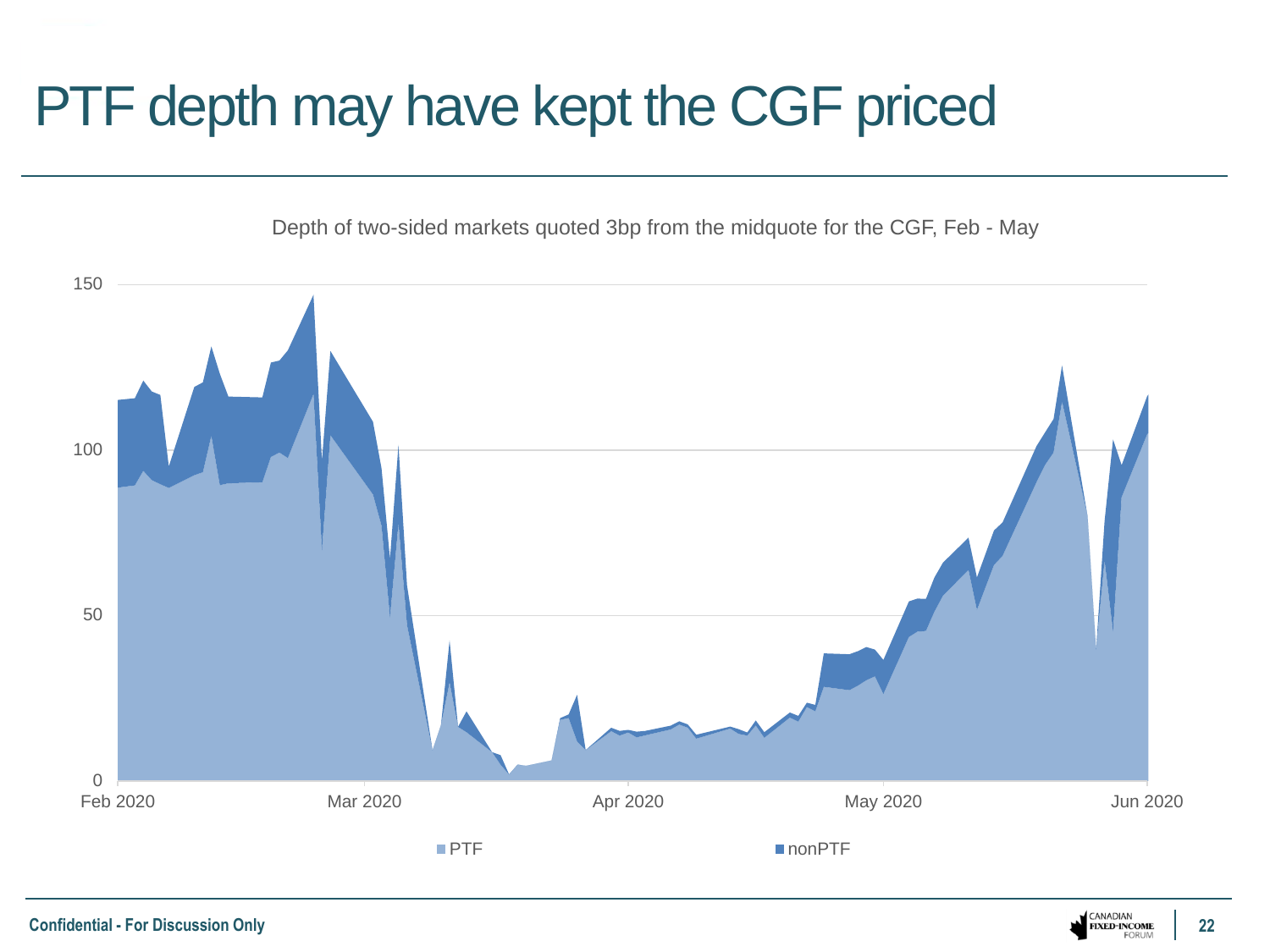# NonPTFs offered some one-sided depth

Depth (not two-sided) quoted 3bp from the midquote by "liquidity provider" accounts for the CGF, Feb - May